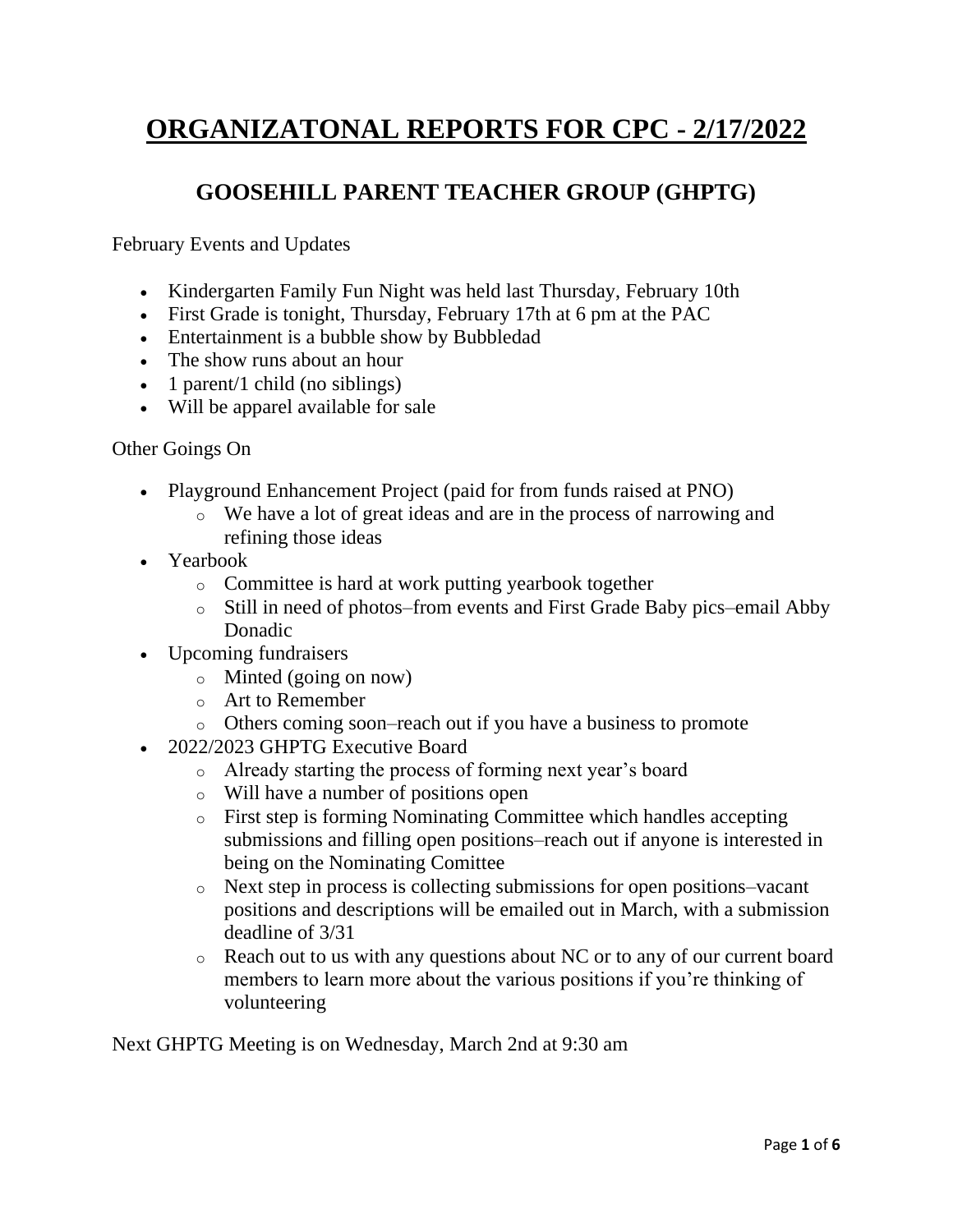### **LLOYD HARBOR SCHOOL PARENT TEACHER GROUP (LHSPTG)**

The PTG hosted a Staff Winter Luncheon on January 26, 2022. Staff and faculty were very grateful for the amazing lunch with gourmet sandwiches and salads from Uncle Guiseppe's.

5th & 6th grade Ice Skating Intramurals concluded this week on February 16th and 17th. The PTG brought hot chocolate and doughnuts for the students to celebrate the ending of the skating season.

LHS has continued with their spirit days – Friday, February 4, all students were invited to wear their HIKER t-shirts or LHS apparel. Last Friday, February 11 was 80s Day. It was fun to see the staff and students dressed up for that decade.

#### Looking Ahead

- Our PTG is hosting a coffee and doughnuts truck for the faculty and staff on February 18 as a BIG thank you for all their efforts and hard work.
- 2nd grade Magic Show March 15 (target date) with the beloved Mr. Homer.
- 4th grade Bingo nights April 6th and  $7th -$  the grade will be divided so that two classes attend each night.
- Book Fair in person May 5th and 6th.
- We are in the early stages of planning the 3rd Grade Talent Show with a target date May 18. Mr. Santangelo will be the director.
- We have moved the 28th Apple Fun Run from April 3rd to June 5th. Please mark your calendars
- Executive Board for the 2022-23 school year. Positions open are President, Vice-president, two Fundraiser Co-Chairs and Communications. You can reach out to myself or Kristen Choi.
- Our next PTG Meeting will be held on Thursday, March 10, 2022. Please note new time 9:15am as it will be offered in person and on Zoom.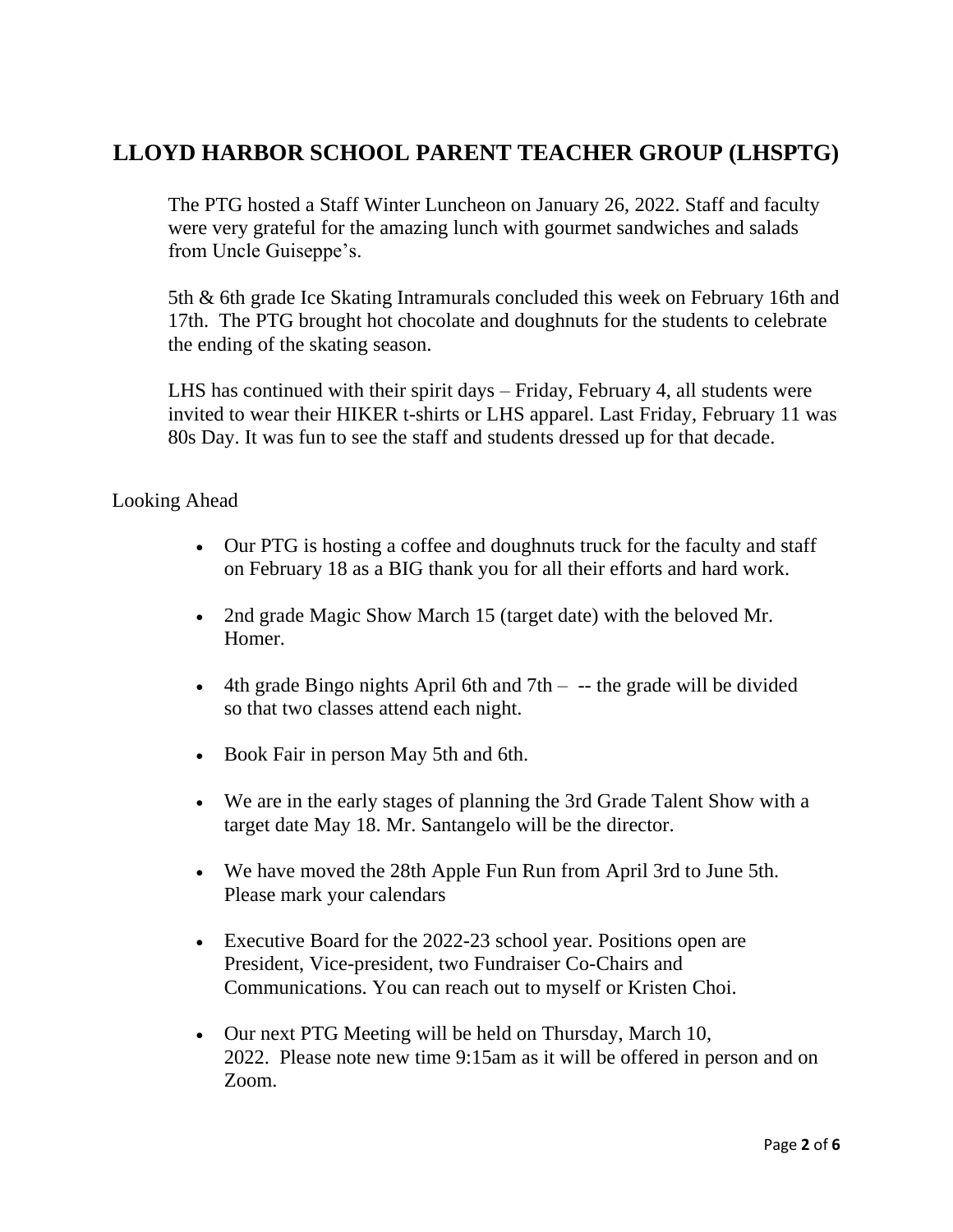### **WEST SIDE SCHOOL PARENT TEACHER GROUP (WSSPTG)**

- Sports Game night is March 6th from 4-6pm (hot chocolate and cookies will be served) Chairs: Stacey and Sheelu
- Talent Show- date change from February 11th to May 6th Chair: Jillian Milewski
- West side Run May 15th Chair: Cat Bauer
- Ellis Island Event Chair: Heather Morante Young
- 6th grade moving up/party June 22nd, Thinking of a 12:30-2:30 party after the ceremony Chair: Barbara Callaghan
- 6th grade get togethers-join with Lloyd harbor school (try and get 1-2 in before end of the year)

Friendly Reminders

• Our next PTG meeting is Monday March 7th at 9:30am

### **CSH JR/SR HIGH SCHOOL PARENT TEACHER GROUP (CSHPTG)**

On February 8, we had our CSH PTG meeting in person and on zoom. We were visited by students from the Robotics Team (and their robot). The Robotics Team is comprised of an extremely impressive group of students and the CSH PTG looks forward to further supporting them on their endeavors.

On February 12, the CSH PTG sponsored a virtual cooking event for ALL of the French students. This event was hosted by the Cooking Lab, and the students made a delicious French dessert.

We are still assembling our Nominating Committee as we will need to fill the Secretary and VP of Membership roles for next years executive board. If you are a high school parent and are interested in being on the Nominating Committee or on the Executive Board next year please contact me. I am happy to discuss everything.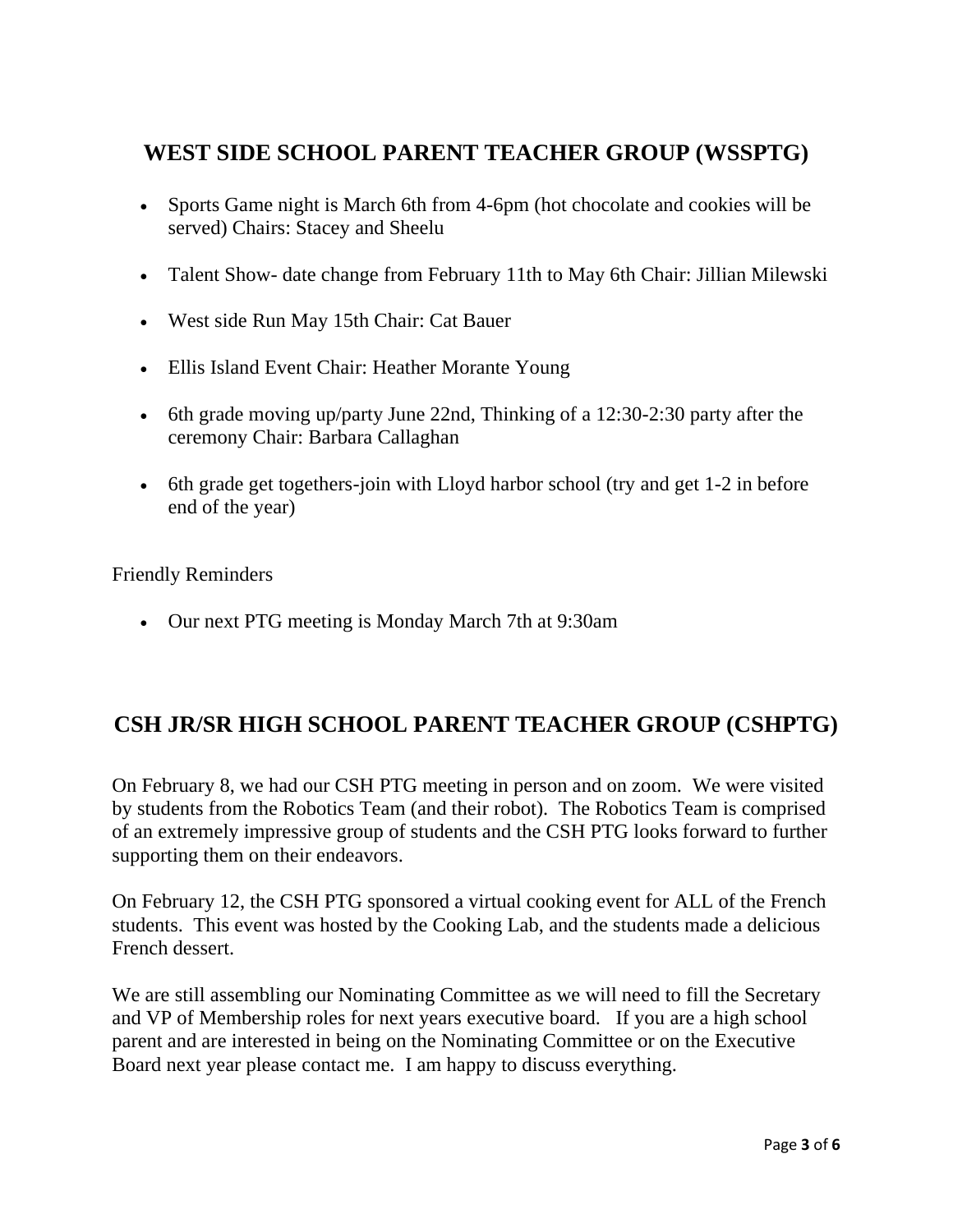We had an extremely successful Winter Apparel Sale, and are looking forward to having a final sale in the spring.

Our 20th CSH PTG Literary Luncheon is on April 13, 2022 at the Huntington Crescent Club. This year's speaker is Christina Baker Kline, author of The Exiles. Invitations will be emailed to CSH PTG members on February 18, and paper invitations will be going out to the entire school after February break. This is our biggest fundraiser of the year, and a fantastic event. We will host over 220 community members, and we have been known to sell out. We are currently seeking donations for our silent auction and raffle baskets. If you have items you would like to donate please contact me or our Literary Luncheon co-chairs: Caroline Tsekerides and Sandra Reilly.

Our Staff Appreciation Luncheon will be rescheduled from May 4 to later in May (dated TBD), as we would like to have this event outdoors. We will send out more information as we get closer to the event.

Our next CSH PTG meeting will be on Tuesday, March 8, 2022.

We wish everyone a great February Break!

### **CULTURAL ARTS COMMITEE (CAC)**

Lloyd Harbor School:

- Petra Puppets will perform Math Mania for 3rd graders on 2/15
- TheaterWorks will perform Island of Hope for 4th graders on  $3/3$
- Working on a virtual tour and create program with the Hecksher Museum of Art for 3rd graders

West Side School:

- David Gonzalez will perform Cuentos Tales from the Latino World for 3rd graders on 3/8
- David Gonzalez will perform Aesop Bop for 2nd graders on  $3/8$
- Working on a Westward Expansion performance by Dave Ruch for 4th graders

Jr./Sr. High School:

- Working on a TheaterWorks production of Within the SIIence for 8th graders
- Working on Various Artistic programs (printmaking, muralist, Art of Inspiration)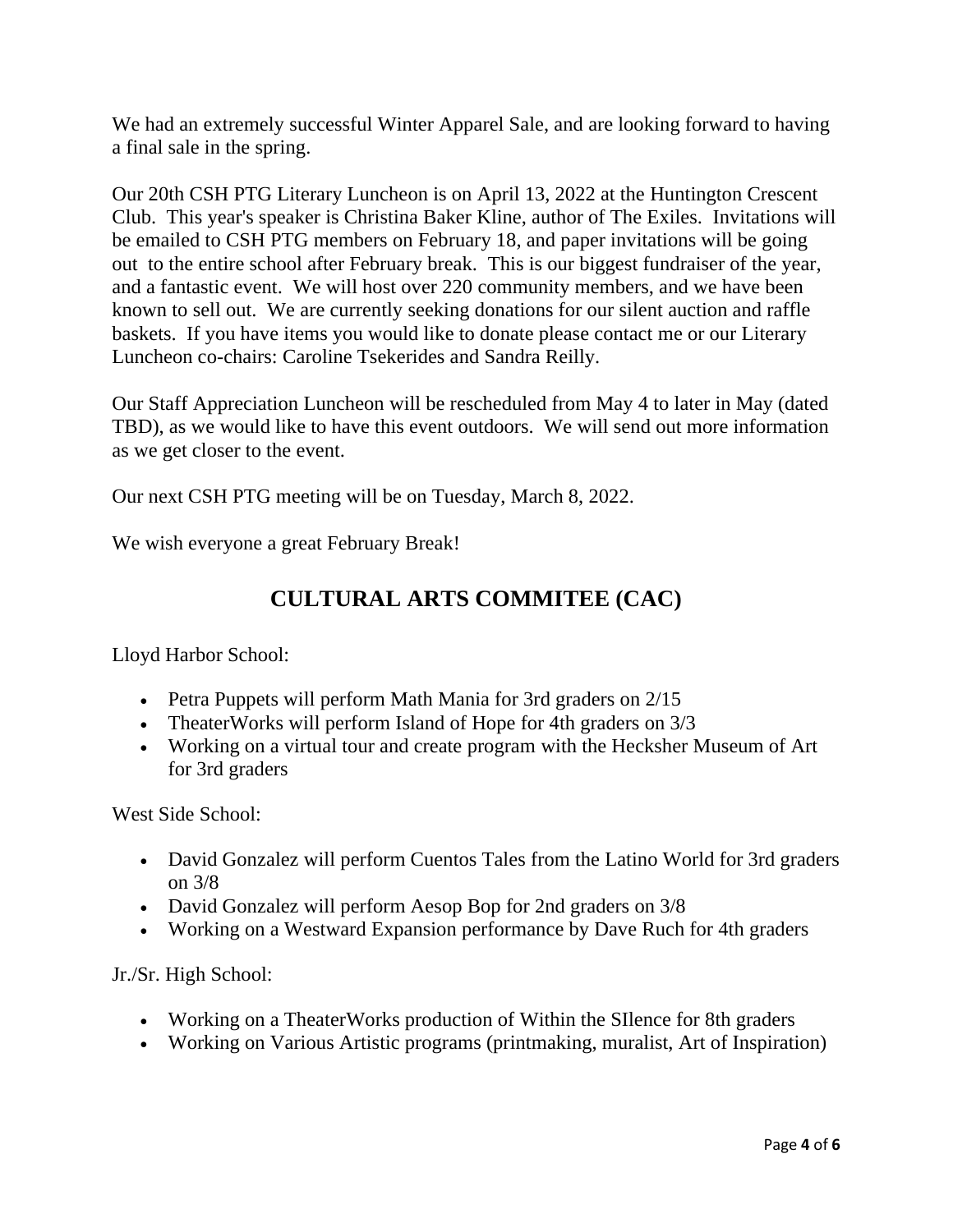# **FAMILIES OF THE COMMUNITY UNITED WITH SCHOOLS (FOCUS)**

No updates to report at this time.

#### **SPECIAL EDUCATION PARENT TEACHER ORGANIZATION (SEPTO)**

- Dr Tina Smith has initiated SEPTO's Special Education Wish List. An email was sent to all Special Ed teachers for them to request any tools that would enhance student's experiences. Once they are submitted, we will review them for approval. Items in the past have included games, fidget toys, and even supplies to make a garden!

- The 2nd Session of HW Club at Lloyd Harbor School is underway

- We have received several parent requests for a Sign Language course to be added for students with Language Exemptions at the Jr/Sr High. We would like to explore this option as we believe it would be invaluable to those students and help to fill Language requirements in college.

- On Wednesday, February 2nd at 7 PM, SEPTO hosted the College Info Night. CSH administrators, Mona Hecht, Assistant Superintendent for Counseling, Student Services and Human Resources, Tina Smith, Executive Director of Special Education & Pupil Personnel Services, Kristen Raszka, Assistant Director of Special Education and Pupil Personnel Services led an informative discussion about college support services for students with learning needs. Topics were geared towards helping students transition from high school to college, applicable laws, required documentation, self-advocacy skills, and how parents can support the process.

- The meeting on Tuesday, March 1st at 9:45 AM at the District Offices is Planning for Your Annual IEP/CSE Meeting. Dr. Tina Smith and Kristen Razska will discuss how to be best prepared

- On Wednesday, March 23rd at 7 PM, SEPTO and FOCUS will host an informative parent presentation on Executive Function Skills with Dr. George McCloskey. Dr. McCloskey is a leading psychologist in the field with an extensive background in clinical practice, research, graduate and undergraduate education, as well as, authored and co-authored numerous articles and publications. Dr. McCloskey has also served as a consultant to state departments of education, universities, professional associations, and school districts. He brings a wealth of information to share about Executive Function Skills across the age span. Staff are also welcome to join this informative session. We are currently working on a second date so that we can split elementary and secondary sessions.